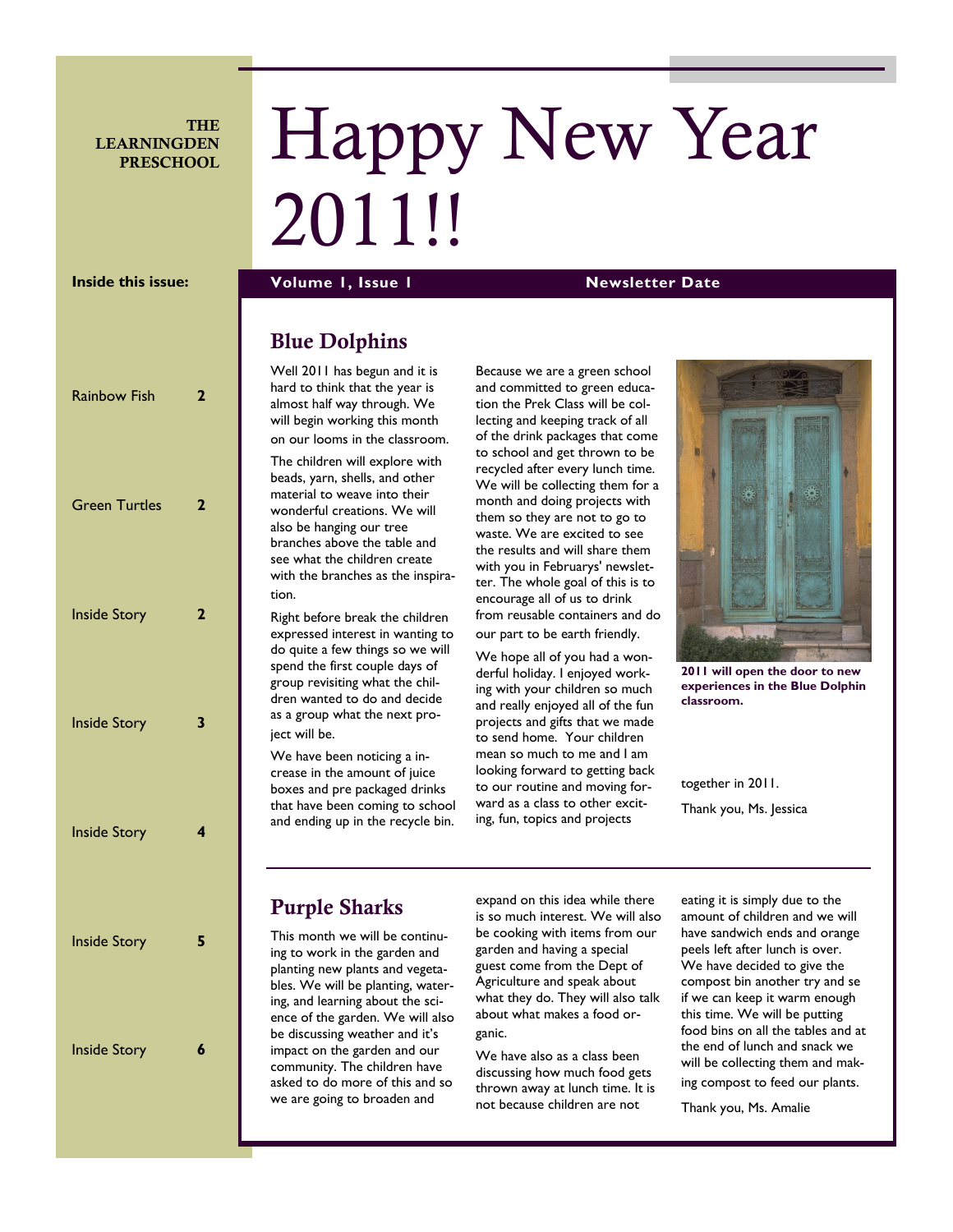#### Page 2 **Happy New Year 2011!!**



# Rainbow Fish

It was a great holiday season in the Rainbow fish room. We had so much fun doing holiday projects, dancing to festive music and doing our free play around our lit holiday tree in the room.

We would like to thank Delilah's grandma so much for coming in and doing projects in our classroom. It was so much fun and we hope that she will come again sometime.

This month we will be working on clay in the classroom we will be using different materials in the clay and continuing to experiment with our weaving loom. The children have really enjoyed creating things with it and we will continue to explore with it more in the coming month.

This month because we still have our tree we will be transforming and creating a campground I our classroom. We will be putting up a small tent, making a campfire, and learning all about what happens when you go camping. Some of our Rainbow fish are pros and I am

sure they will let the rest of us know as we move through the month.

This together in the room to encourage and support working together and problem solving ideas. Most of all it is fun !! We look forward to a great month and we hope all of you have a great start to 2011!!

Thank you,

Ms. June and Ms. Mali

*"A baby is born with the need to be loved and never outgrows it."* 

# Green Turtles

Welcome back from the holiday!! It was such a great month doing projects, being together and having a real tree in our classroom. We hope you enjoyed all of the wonderful things that your children did last month.

This month we will be continuing to work in stations, create a collaborative art piece and continue to grow together as a family. Some of your children might be counting and saying

their nose eyes etc in Spanish. We have been working with them on this and the children really enjoy learning both languages.

 This month we are trying to arrange for a special musical guest to come to the school if it works we will let all of you know when so maybe you can join us. The new year will be filled with fun, happiness and exciting projects and learning experiences in the Green

Turtle room.

HAPPY NEW YEAR!!! 2011

Thank you,

Ms Magaly,

And Ms Brandy



## Cookie Decorating

Santa Barbara convalescent hospital was so much fun. I was one of our largest groups yet. About 25 children and parents participated and about 30 seniors. In fact the cafeteria was filled and the activities director said they actually had to turn some of the residents away because there was no more room in the large cafeteria.

The children all had a wonderful time decorating cookies and bonding with the seniors. We will definitely go back in the future and do things with this wonderful group. Thank you to all the parents who drove on this

trip and stayed to help with the projects.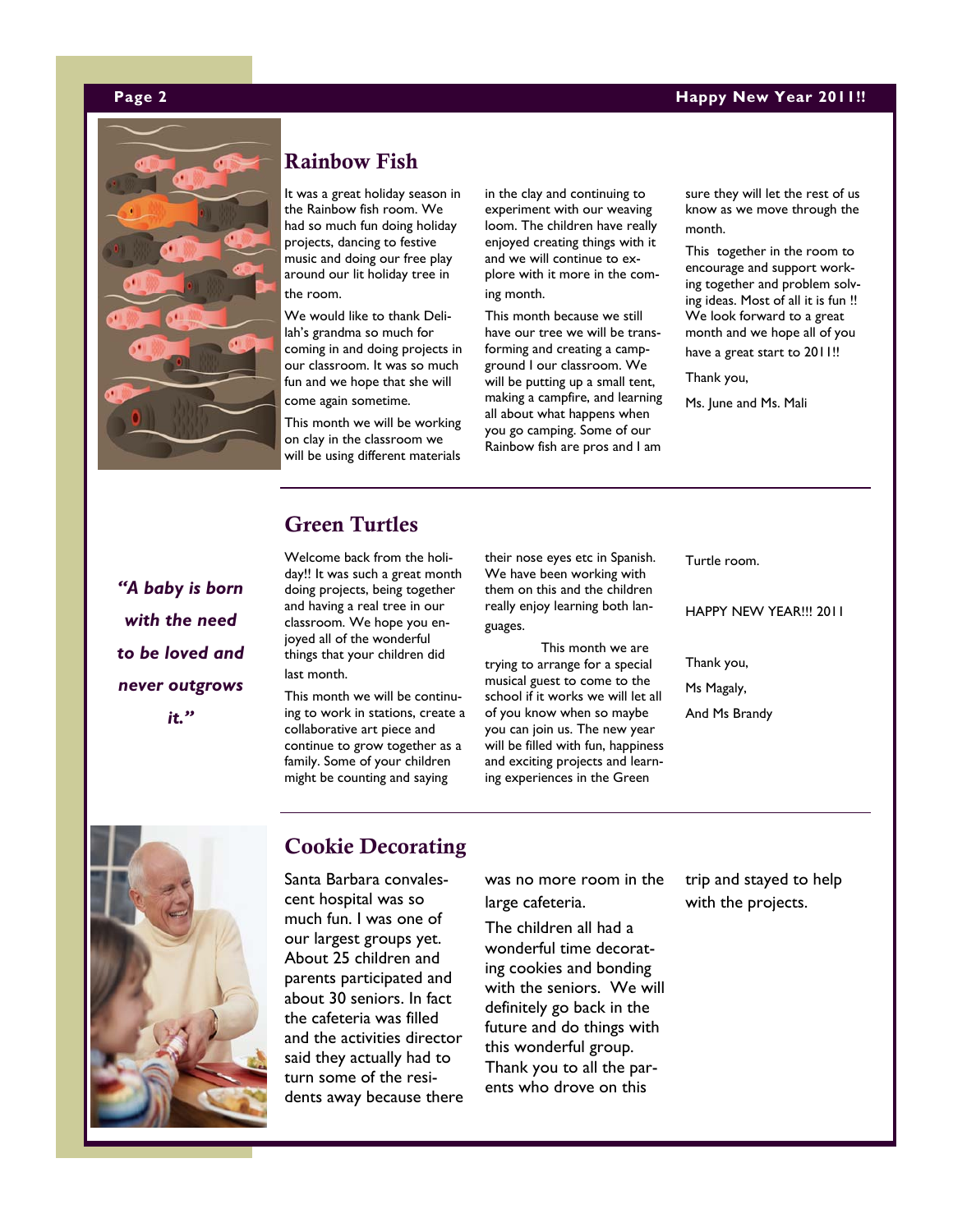#### **Volume 1, Issue 1 Page 3**

## Calendar and Wish List

Jan 6th Pizza Thursday \$3.00 Jan 17th– Closed for School Holiday Jan 24th– PTA Meeting 4:30-5:30 pm

Wish List White Paint 1 gallon washable

**Beads** Yarn Construction paper –all **Colors** 



# Community Days And Holiday 2011 Calendar

This year we are committed to incorporating more of the community into the family of The Learningden Preschool. One way which we have decided to do this is to have special people from the community come into the school and introduce what they do to the children.

Over the last few weeks we have contacted business

owners, musicians, dance troupes, theater groups, community leaders, emergency medical personnel, and children organizations to come and do a presentation or activity with the children.

These community days will be held on Thursday mornings and all Learningden Families children and parents are welcome to attend. When we get the dates finalized we will send home a calendar so you know what exciting and fun things are going to happen that month. Feel free to come and learn

and enjoy with your child.

Please Look at the 2011 Holiday schedule in the front of your Childs classroom. We will also be emailing an electronic version with the Jan newsletter.

*"As A world community develops in Peace, it will uncover untapped reservoirs in human nature." -Emily Greene Balch* 

# Separation Anxiety

Unfortunately, teary and tantrum-filled goodbyes are a very common part of a child's earliest years. Around the first birthday, it is common for kids to develop **separation anxiety**, getting upset when a parent tries to leave them with someone else. Though separation anxiety is a perfectly normal part of childhood development, it can be unsettling. Understanding what your child is going through and having a few coping strategies in mind can go a long way toward helping both of you get through it..

The timing of separation anxiety can vary widely from child to child. Some kids may experience it later, between 18 months and 2- 1/2 years of age. Some may never experience it. And for

others, there are certain life stresses that can trigger feelings of anxiety about being separated from a parent: a new child care situation or caregiver, a new sibling, moving to a new place, or tension at home.

How long does separation anxiety last? It varies from child to child. And it also depends on the child and